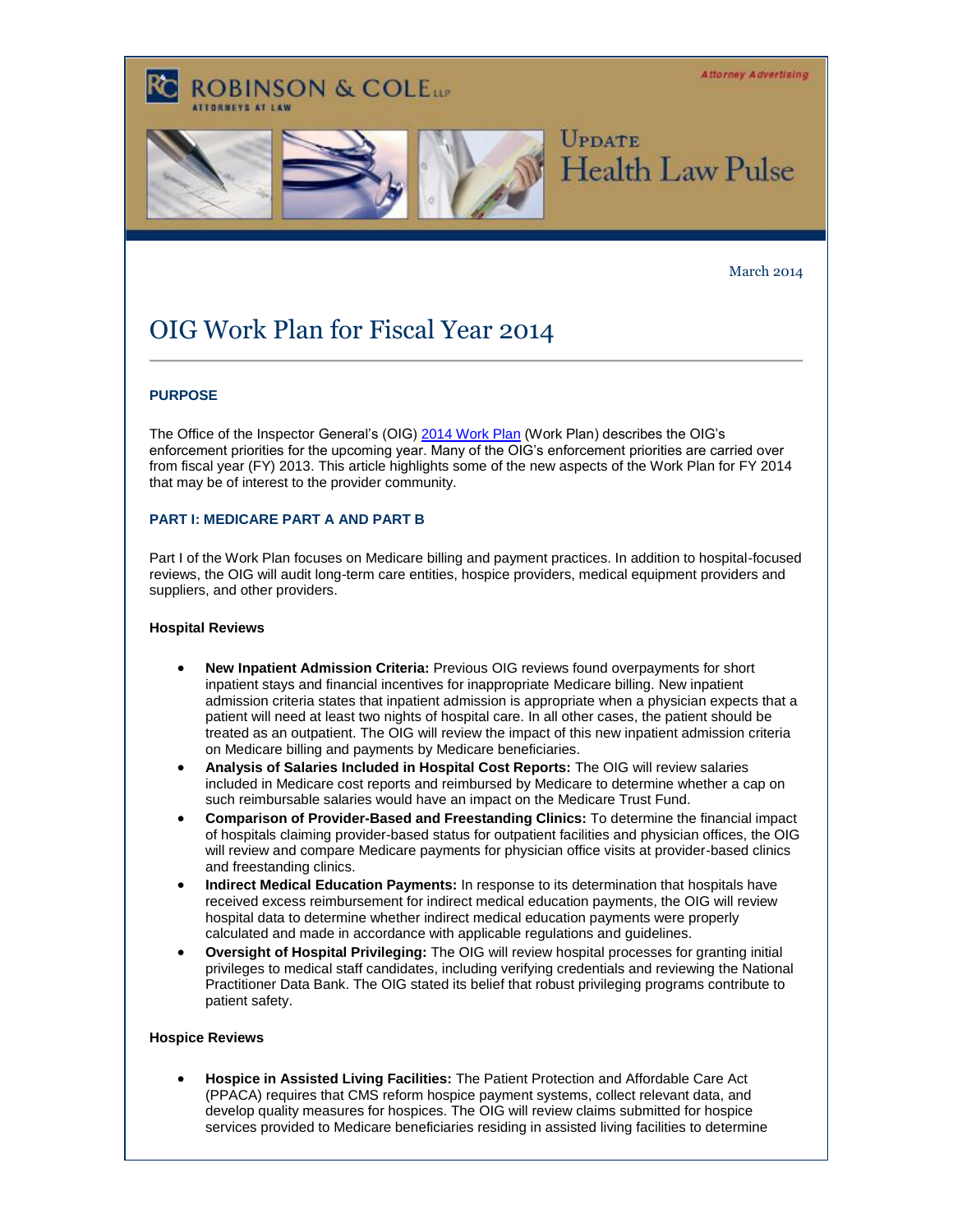length of stay, levels of care received, and terminal illnesses of beneficiaries who receive hospice services.

#### **Medical Equipment and Supplies Reviews**

 **Reasonableness of Medicare Fee Schedule Amounts:** To identify wasteful spending, the OIG will review Medicare reimbursement amounts for various medical equipment items and compare such amounts to the reimbursement amounts paid by non-Medicare payors.

### **Other Provider Reviews**

 **Medicare Enrollment and Credentialing for Mental Health Providers:** The OIG will determine whether selected providers have the required federal and state qualification to bill Medicare for mental health services. It will review Medicare's current mental health provider enrollment and credentialing requirements and assess CMS's verification of such requirements.

## **PART II: MEDICARE PART C AND PART D**

Part II of the Work Plan focuses on Medicare Parts C and D. The reviews planned in Part II of the Work Plan have a strong focus on program integrity and payment practices. Upcoming reviews include the following:

 **Documentation of Pharmacies' Prescription Drug Event Data:** The OIG will conduct additional reviews of selected retail pharmacies identified by the OIG as having questionable Part D billing.

# **PART III: MEDICAID REVIEWS**

Part III of the Work Plan focuses on Medicaid reviews. Planned by the OIG, these reviews include the Medicaid prescription drug program, home health services, and nursing facilities. Below are some of the reviews planned for FY 2014:

- **Utilization of Preventive Screening Services for Children Enrolled in Medicaid:** The OIG has previously recommended that CMS take steps to improve the provision of early and periodic screening, diagnostic, and treatment services for Medicaid beneficiaries. The OIG will review what steps have been taken by CMS and any obstacles to providing such services.
- **Provider Payment Suspensions:** A state is required to suspend Medicaid payments to a provider once it has determined that there are credible fraud allegations pending against such provider, unless an exception applies. The OIG will review payments to such providers and the suspension of such payments.
- **Medicaid Managed Care Reimbursement:** The OIG will review state reimbursements to ensure that managed care organizations (MCOs) are appropriately and correctly reimbursed for services provided. The OIG will also ensure that the data used to set reimbursement rates is reliable and that risk sharing and incentive payments to MCOs comply with federal guidelines.

## **AFFORDABLE CARE ACT REVIEWS**

The OIG plans to continue its ongoing review of programs created by the PPACA. For FY 2014, the OIG will focus on reviewing the operation of new Health Insurance Marketplaces and expanding the Medicaid program. The OIG has prioritized four key areas for its review of the Health Insurance Marketplaces: payment accuracy, eligibility systems, federal contracts for the federally facilitated marketplace, and the security of data and consumer information. The OIG will also continue to promote preventing fraud in consumer marketplaces, including identity theft. This will include a focus on prescription drugs, home health services, and other community-based care and state management of Medicaid and Medicaid MCOs.

## **RECOVERY ACT REVIEWS**

Part of the American Recovery and Reinvestment Act of 2009 (Recovery Act) allowed for Medicare and Medicaid incentive payments to be made to health care professionals and hospitals that become